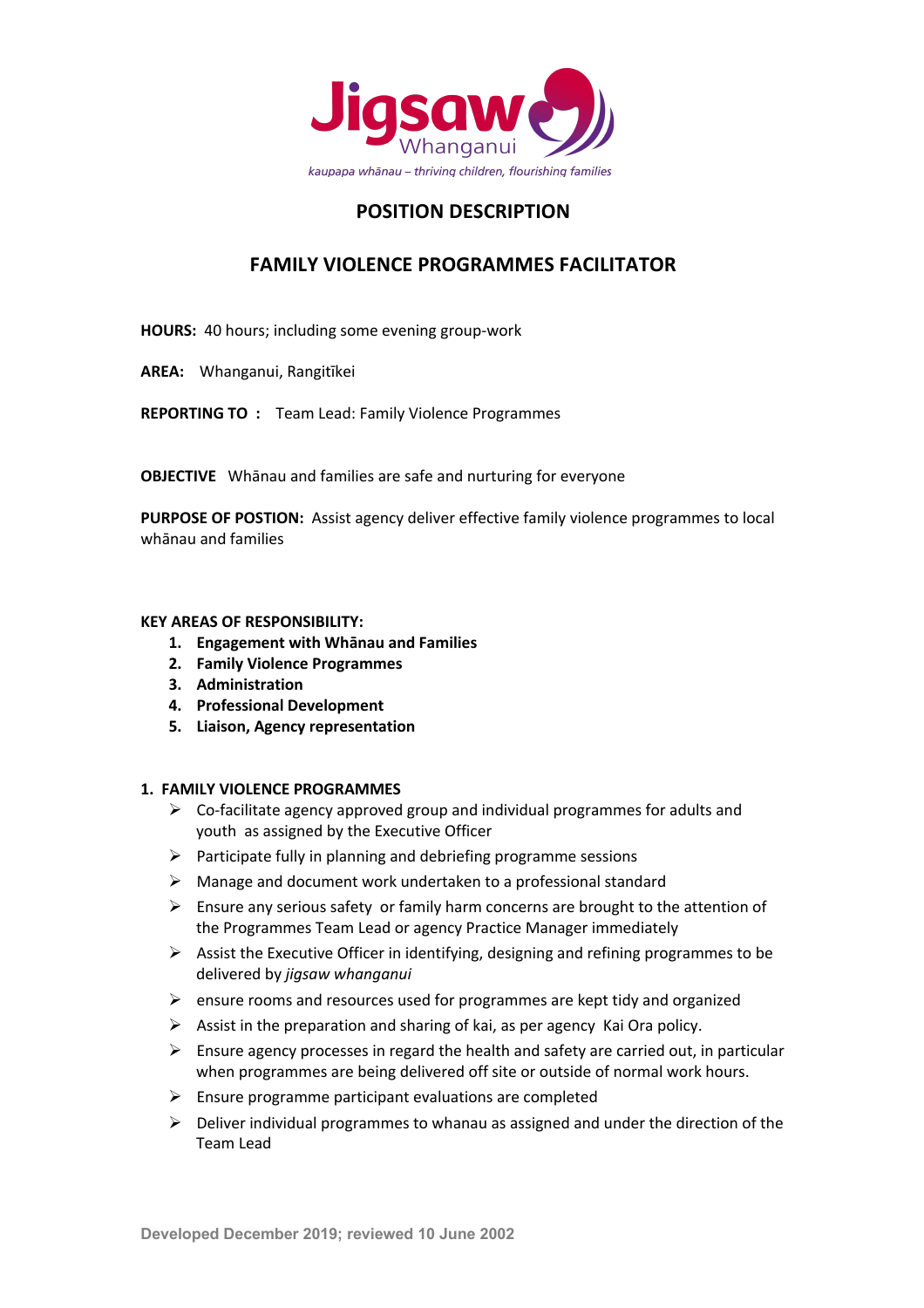#### **2. ENGAGEMENT WITH WHĀNAU and FAMILIES**

- $\triangleright$  Undertake initial visit/s with assigned families seeking support, establishing their needs and the contexts of these and where their aspirations, hopes, goals. align with the agency's services
- $\triangleright$  Provide family violence assessments to assigned clients, adhering to agency procedure and contractual requirements
- $\triangleright$  Actively promote and advocate for the safety of children and non-violent parenting practices as per agency policy
- $\triangleright$  Liase with Team Lead and Practice Manager re support for whanau and family of participants
- $\triangleright$  Work to address family harm and raise awareness of the impact of intimate partner violence and child abuse and neglect for children, families, whanau and communities
- $\triangleright$  Work in collaboration with other services, adhering to agency policy regarding informed consent and safety
- $\triangleright$  Undertake roles in the interagency FLOW Case Management and Kaupapa Whānau processes required by the Executive Officer
- $\triangleright$  Attend Family Group Conferences, case consults, whanau and family meetings, review meetings and other client related meetings as directed by Executive Officer
- $\triangleright$  Advocate for whānau, families and their children; assist them to access resources and build networks of support
- Ø Work within ANZASW Code of Ethics, *jigsaw whanganui* Procedures and Policies, MOJ Code of Practice

#### **3. ADMINISTRATION**

- $\triangleright$  Keep all whānau information including programme attendance up-to-date in the agency's client management system
- $\triangleright$  Ensure Team Leader has knowledge of family plans, goals, reviews and progress of whānau and families
- $\triangleright$  Ensure leave applications, time-sheets and travel claims are accurate, submitted on time and adhere to agency policy

#### **4. PROFESSIONAL EXCELLENCE**

- $\triangleright$  Practice to a standard that meets the Facilitator Competency Framework
- $\triangleright$  Actively reflect on practice, in particular co-facilitator relationships
- $\triangleright$  Participate in regular external supervision as per agency policy
- $\triangleright$  Participate in regular agency Peer Supervision
- $\triangleright$  Maintain and demonstrate a commitment to ongoing professional development
- $\triangleright$  Attend relevant on-going professional development after consultation with Executive Officer
- $\triangleright$  Attend and actively participate in all staff development sessions as organised by Executive Officer
- $\triangleright$  Participate in performance reviews and agency evaluations
- $\triangleright$  Attend and participate in regular team meetings
- $\triangleright$  Maintain appropriate professional accreditations and registrations